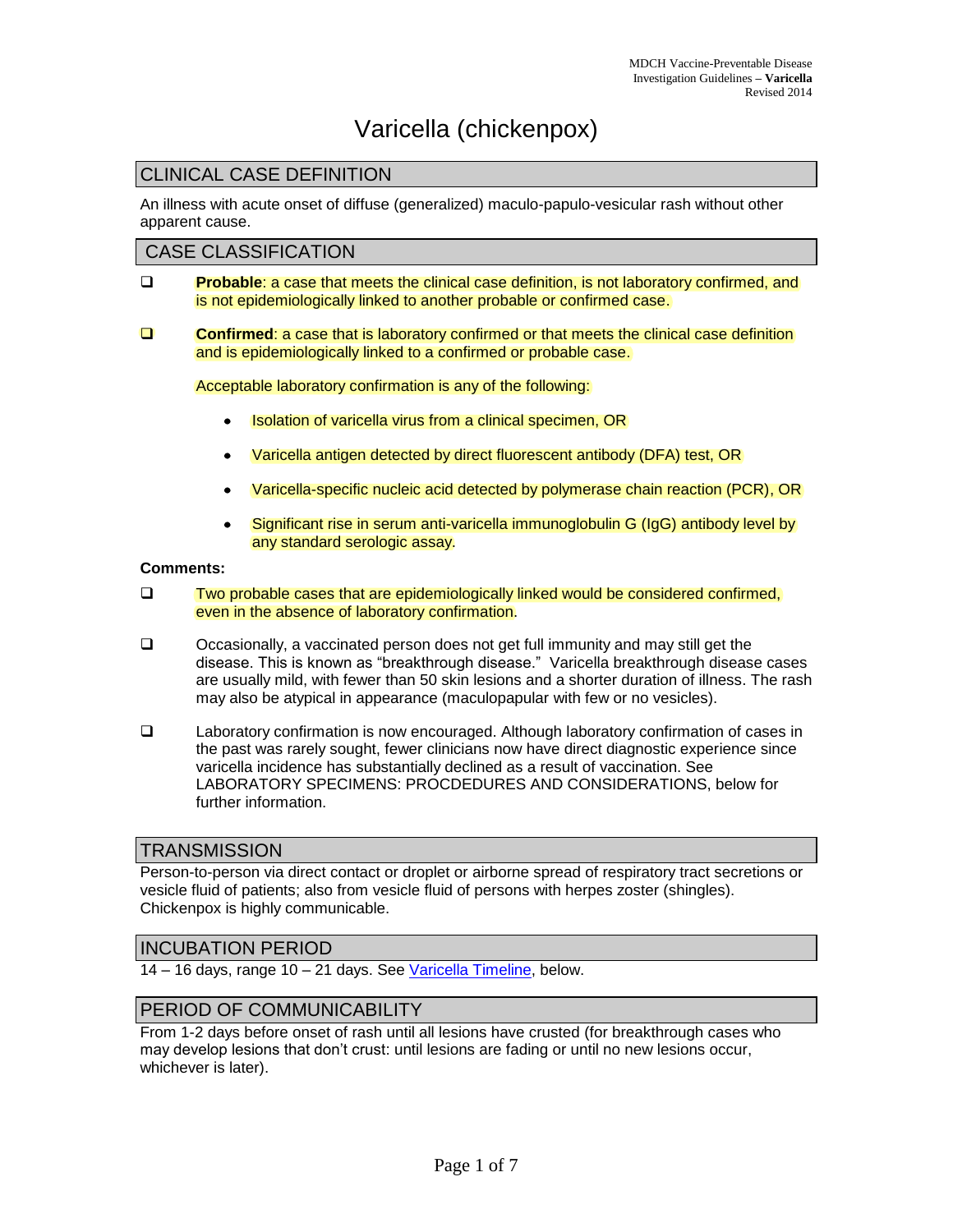## REPORTING/INVESTIGATION

Health care providers, schools, day care providers and camps should report cases/suspect cases of varicella to local health department serving the residence of the case.

Local health department role/responsibilities:

- Contact case/guardian and health care provider.
- ◆ Determine if case meets clinical case definition.
- $\bullet$  If definition met (probable or confirmed cases), or otherwise suspected as a case, investigate using CDC surveillance worksheet and control guidelines below.
- Assist with coordination of specimen collection and coordination if public health lab resources (MDCH, CDC, etc) are used
- Report/ensure reporting of case to the Michigan Disease Surveillance System (MDSS).  $\bullet$ CDC Varicella [Surveillance Worksheet](http://www.cdc.gov/vaccines/pubs/surv-manual/appx/appendix20-varicella-surv-wksht.pdf) may be helpful in field investigation to collect and capture data. At a minimum, obtain basic demographic information, immunization history (number of doses and dates) from provider record or MI Care Improvement Registry (MCIR - state immunization registry), and an estimate of the number of lesions, which serves as a proxy for disease severity. Number of lesions can be approximated as follows:
	- o **Less than 50 lesions** –the lesions can be easily counted within 30 seconds
	- o **50-249 lesions** the person's hand can be placed between the lesions without touching a lesion
	- o **250-499 lesions** the person's hand cannot be placed between the lesions without touching a lesion
	- o **More than 500 lesions** in this case, the lesions are clumped so closely together that it is difficult to see normal skin.
- Update the MDSS record in a timely manner with new or additional info as it becomes available. Finalize MDSS record when case investigation is complete.
- In the event of death, obtain and send copies of hospital discharge summary, death certificate, and autopsy report to MDCH Immunization Division.
- Outbreak reporting: Varicella outbreaks consisting of 5 or more cases in a group activity setting (school, daycare, camp, etc) should be reported to MDCH VPD Surveillance Coordinator at 517-335-8159; reporting of outbreaks consisting of fewer cases is also encouraged . Complete the varicella outbreak reporting [worksheet](#page-5-0) (below) and submit to MDCH when outbreak has concluded. Information needed is total number of cases and number within certain agegroups, dates of first case onset and last case onset, setting (school, day care, etc), number previously vaccinated (and number of doses, i.e. number with 1 dose, number with 2 doses) by certain age-groups, number never vaccinated, median age and age range, and # confirmed by laboratory testing

## LABORATORY CONFIRMATION

Lab confirmation of varicella cases is encouraged now as overall incidence has greatly declined and clinical experience with the disease becomes more rare. Confirmation is strongly recommended to confirm the diagnosis in severe or unusual cases and for fatal cases. Laboratory confirmation for varicella is defined as: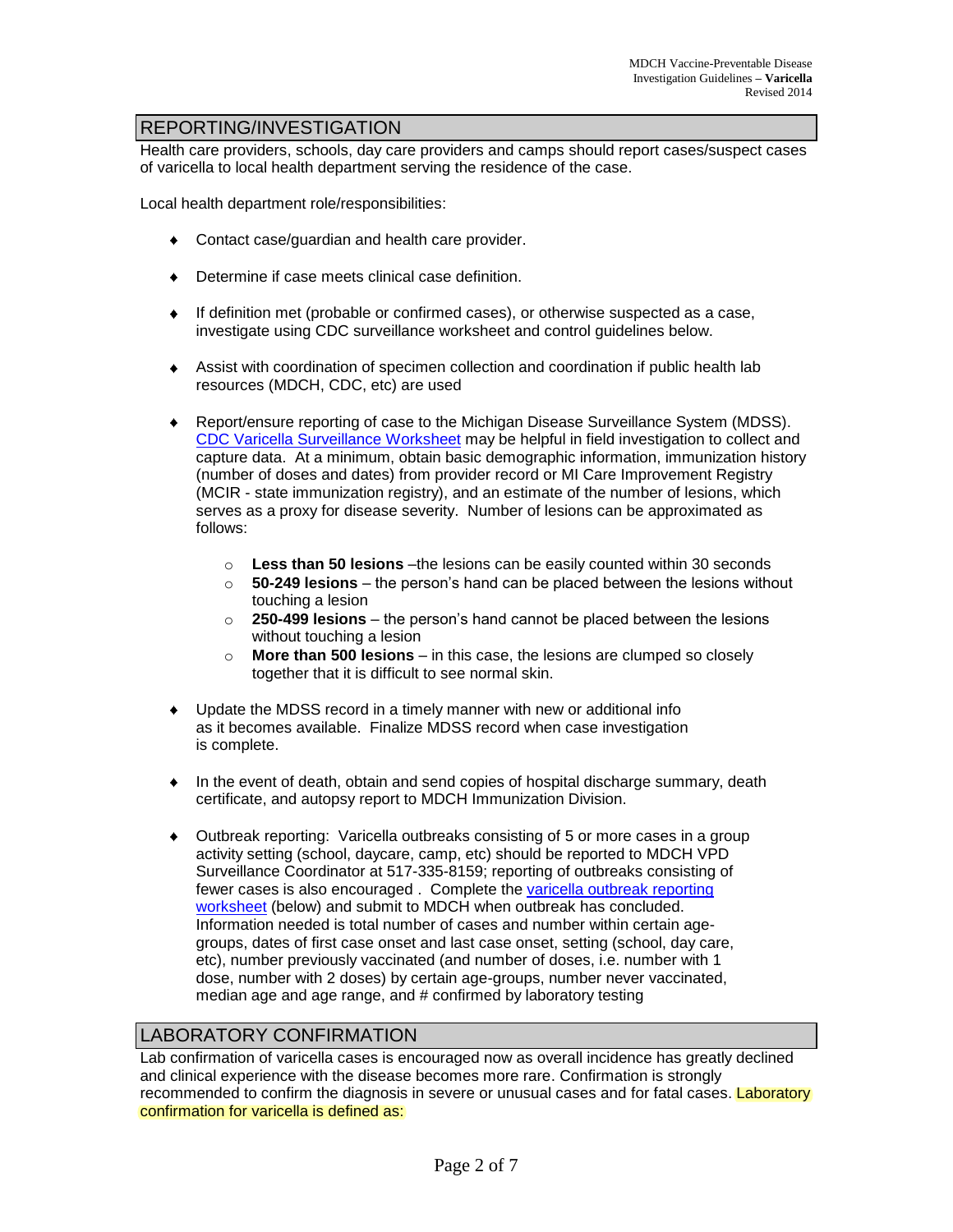- Isolation of varicella virus from a clinical specimen, or  $\bullet$
- Detection of varicella antigen or nucleic acid by direct fluorescent antibody (DFA) test, or
- Varicella-specific nucleic acid detected by polymerase chain reaction (PCR) test, or  $\bullet$
- Significant rise in serum varicella immunoglobulin G (IgG) antibody level by any standard  $\bullet$ serologic assay
- Note: varicella IgM antibody testing at commercial laboratories is not recommended for  $\bullet$ confirmation because the methods for these tests lack sensitivity and specificity; however, a positive varicella IgM test **performed by CDC's direct capture IgM assay** will be considered confirmatory.

Varicella lab tests are available commercially. See additional information under LABORATORY [SPECIMENS: PROCDEDURES AND CONSIDERATIONS,](#page-4-0) below

#### IMMUNITY/SUSCEPTIBILITY

Individuals should be considered immune (protected against) varicella if they meet one or more of the following conditions:

- 1. Documentation of age-appropriate vaccination:
	- a. Preschool-aged children ≥12 months of age: one (1) dose
	- b. School-aged children, adolescents, and adults: two (2) doses<sup>1</sup>
- 2. Laboratory evidence of immunity  $2 \text{ or laboratory confirmation of disease}$
- 3. Born in the US before  $1980^3$
- 4. A healthcare provider diagnosis of varicella or healthcare provider verification of history of varicella disease 4
- 5. History of herpes zoster based on healthcare provider diagnosis.
- $^{\rm 1}$ The minimum interval between doses is 28 days for persons ≥13 years of age and is 3 months for children 12 months through 12 years of age; however, for children who have received their first dose before age 13 years and the interval between the two doses was at least 28 days, the second dose is considered valid and need not be repeated.
- $2^{2}$  Commercial assays can be used to assess disease-induced immunity, but they lack adequate sensitivity to detect reliably vaccine-induced immunity (may yield false negative results).
- <sup>3</sup><br>For healthcare providers and pregnant women, birth before 1980 should not be considered evidence of immunity.
- $4\overline{ }$  Verification of history or diagnosis of typical disease can be done by any healthcare provider (e.g., school or occupational clinic nurse, nurse practitioner, physician assistant, physician). For people reporting a history of or presenting with atypical and/or mild cases, assessment by a physician or their designee is recommended and one of the following should be sought: a) an epidemiologic link to a typical varicella case or b) evidence of laboratory confirmation, if laboratory testing was performed at the time of acute disease. When such documentation is lacking, people should not be considered as having a valid history of disease, because other diseases may mimic mild atypical varicella.

## CONTROL MEASURES

Exclude cases or suspected cases from group activity settings (e.g. schools, day-care centers, work places, camps) until all lesions have crusted. Instruct cases/suspect cases to avoid exposing other persons.

**Note:** Vaccinated persons with varicella (i.e. "breakthrough" cases) may develop lesions that do not crust (that is, macules and papules only, no vesicles). These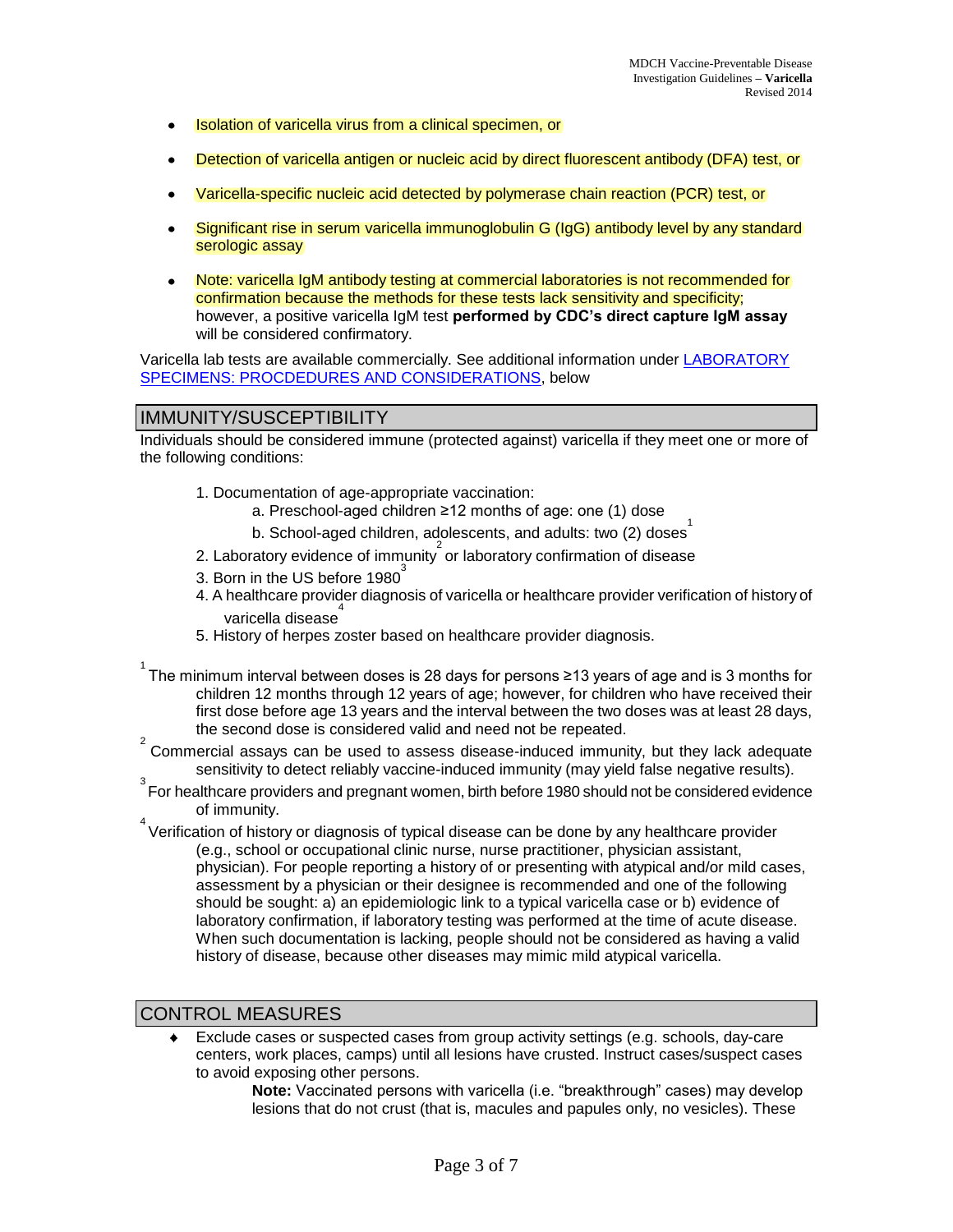persons are considered no longer contagious once lesions have faded (skin lesions in the process of resolving), or once no new lesions occur, whichever is later.

- Identify exposed contacts and determine if they are immune or susceptible.
- Exposed, susceptible persons should be vaccinated as soon as possible; post-exposure vaccination with varicella vaccine given within 3 days of exposure may prevent illness or modify severity of disease (studies indicate 70% - 100% effectiveness). Post-exposure prophylaxis use of vaccine up to 5 days after exposure may also be effective.
- Varicella immune globulin (VZIG/VariZIG™) for postexposure prophylaxis of varicella  $\bullet$ should be considered in persons at high risk for severe disease who lack evidence of immunity to varicella and are ineligible for varicella vaccine:
	- $\circ$  VariZIG<sup>TM</sup> (Cangene Corporation, Winnipeg, Canada) is the only varicella zoster immune globulin preparation available in the United States
	- $\circ$  VariZIG<sup>TM</sup> is available in the United States through an investigational new drug (IND) application expanded access protocol
	- $\circ$  VariZIG<sup>IM</sup> can be obtained by health-care providers from the sole-authorized U.S. distributor, FFF Enterprises (Temecula, California), by calling 800-843-7477 at any time or by contacting the distributor online at [http://www.fffenterprises.com](http://www.fffenterprises.com/)
	- $\circ$  VariZIG<sup>TM</sup> should be administered intramuscularly as directed by the manufacturer and given as soon as possible, ideally within 4 days of exposure, but may be used up to 10 days after
	- The recommended dose is 125 IU/10 kg of body weight, up to a maximum of 625 IU (five vials) (VariZIG is supplied in 125-IU vials)
	- $\circ$  Patient groups recommended by ACIP to receive VariZIG<sup>TM</sup> include the following:
		- Immunocompromised patients without evidence of immunity.
		- Neonates whose mothers have signs and symptoms of varicella around the time of delivery (i.e., 5 days before to 2 days after).
		- Hospitalized premature infants born at ≥28 weeks of gestation whose mothers do not have evidence of immunity to varicella.
		- Hospitalized premature infants born at <28 weeks of gestation or who weigh ≤1,000 g at birth, regardless of their mothers' evidence of immunity to varicella.
		- Pregnant women without evidence of immunity.
	- $\circ$  Additional information on VariZIG<sup>TM</sup> is available at [http://www.cdc.gov/mmwr/preview/mmwrhtml/mm6228a4.htm?s\\_cid=mm6228a4](http://www.cdc.gov/mmwr/preview/mmwrhtml/mm6228a4.htm?s_cid=mm6228a4_w) [\\_w](http://www.cdc.gov/mmwr/preview/mmwrhtml/mm6228a4.htm?s_cid=mm6228a4_w)
- Outbreaks in group-activity settings (e.g. schools, day-care centers, work place, camps): Exposed persons who cannot provide documentation of varicella immunity should be excluded until 21 days after the last identified case; this measure is advisable when 2 or more varicella (chickenpox) cases have occurred, but it may also be considered in the instance of a single case.
	- $\circ$  In general, an excluded person may be re-admitted to the activity setting/institution immediately upon getting vaccinated or providing other acceptable documentation of immunity; however, such a re-admittance policy may be modified depending upon the circumstances involved.
	- $\circ$  If the vaccine dose given was the first varicella vaccine dose, the person may *conditionally* return to school, group program, etc., but the second dose of vaccine should be scheduled using the age-appropriate minimal interval (3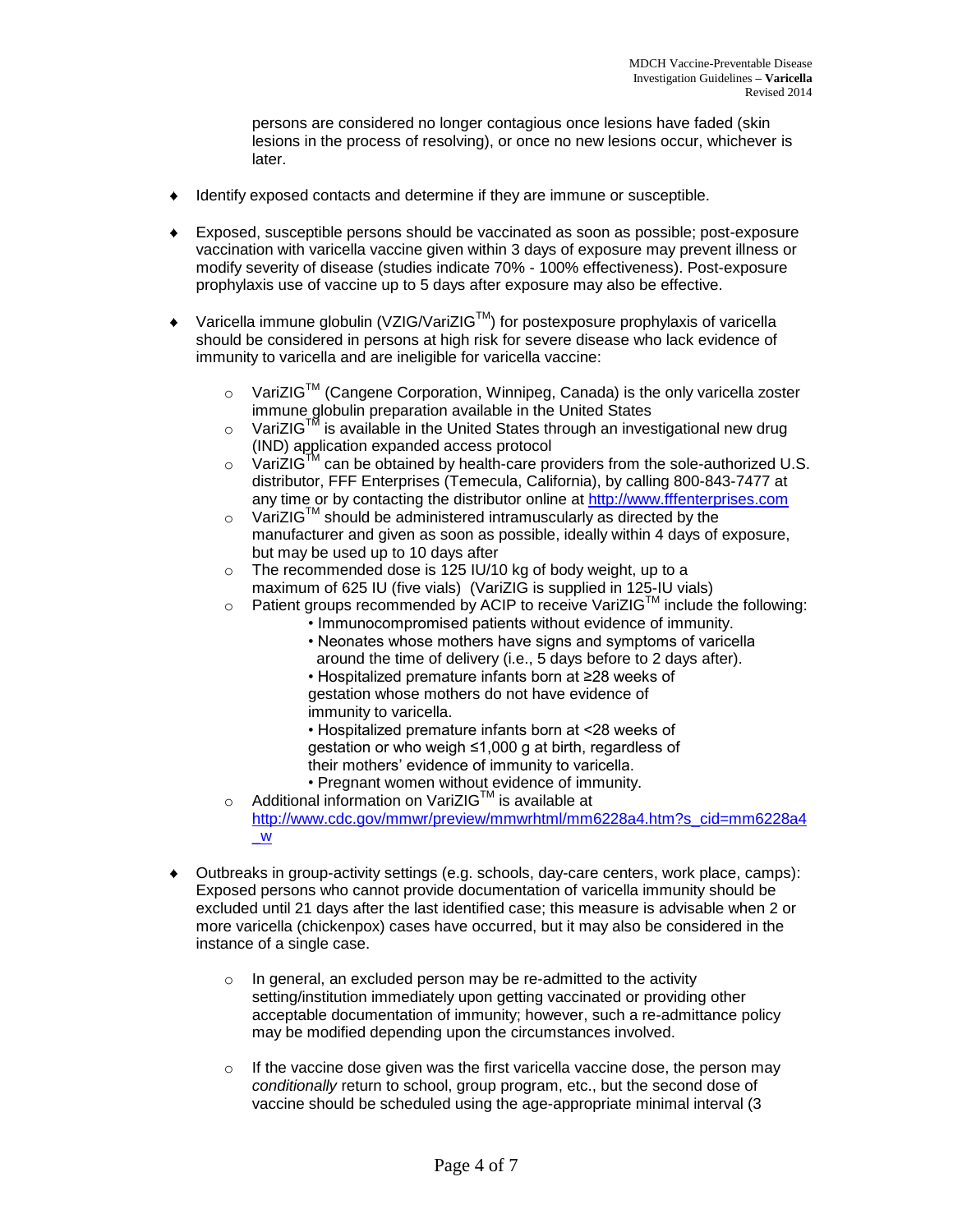months for persons  $1 - 12$  years of age, 28 days for persons 13 years and older).

- o *Outbreaks in settings with children between 12 months and 4 years of age*: While routinely the  $2^{nd}$  dose of varicella vaccine is not given until  $4 - 6$  years of age, in outbreak situations involving day care, pre-school, and other settings with children under 4 years of age consideration should be given to requiring the  $2^{nd}$  dose as a control measure, using appropriate minimum intervals between doses.
- Enhance surveillance in the affected setting and community.
- $\bullet$ Guidance for outbreak investigation and response is available from MDCH; additional guidance is available in the [CDC varicella outbreak manual](http://www.cdc.gov/chickenpox/outbreaks/control-investigation.html) [\(http://www.cdc.gov/chickenpox/outbreaks/control-investigation.html\)](http://www.cdc.gov/chickenpox/outbreaks/control-investigation.html)
- Management of persons with herpes zoster (shingles) in school or group program:
	- o Immunocompetent persons with shingles can remain at school as long as the lesions can be completely covered. Persons with shingles should be careful about personal hygiene, wash their hands after touching their lesions and also avoid close contact with others. If the lesions cannot be completely covered and close contact avoided, children and staff should be excluded from the school setting until lesions have crusted over. If a person has disseminated shingles, he or she should be excluded from school until lesions have crusted over (similar to the management of varicella case-patients).

### LABORATORY PROCEDURES AND CONSIDERATIONS

<span id="page-4-0"></span>Laboratory confirmation of varicella is increasingly important as incidence continues to decline and health care providers have less familiarity and clinical diagnostic experience with the disease. Moreover, breakthrough disease often involves an atypical rash and presentation (fewer lesions, vesicles absent, and milder illness than typical varicella cases). Laboratory confirmation is also encouraged for severe cases (e.g. involving hospitalization or death). Confirmation of at least one case, and preferably 3-5 cases, is recommended in outbreaks.

PCR (polymerase chain reaction) tests are the method of choice for rapid clinical diagnosis and confirmation. Specimens for VZV PCR include swabs of fluid from unroofed vesicles and/or crusts.

DFA tests are an alternate method of confirmation; these are not as sensitive as PCR. Appropriate specimens for DFA are a scraping or swab from the base of open vesicles.

Varicella diagnostic testing is not available through MDCH; consult with commercial laboratories.

 $\bullet^*_{\bullet}$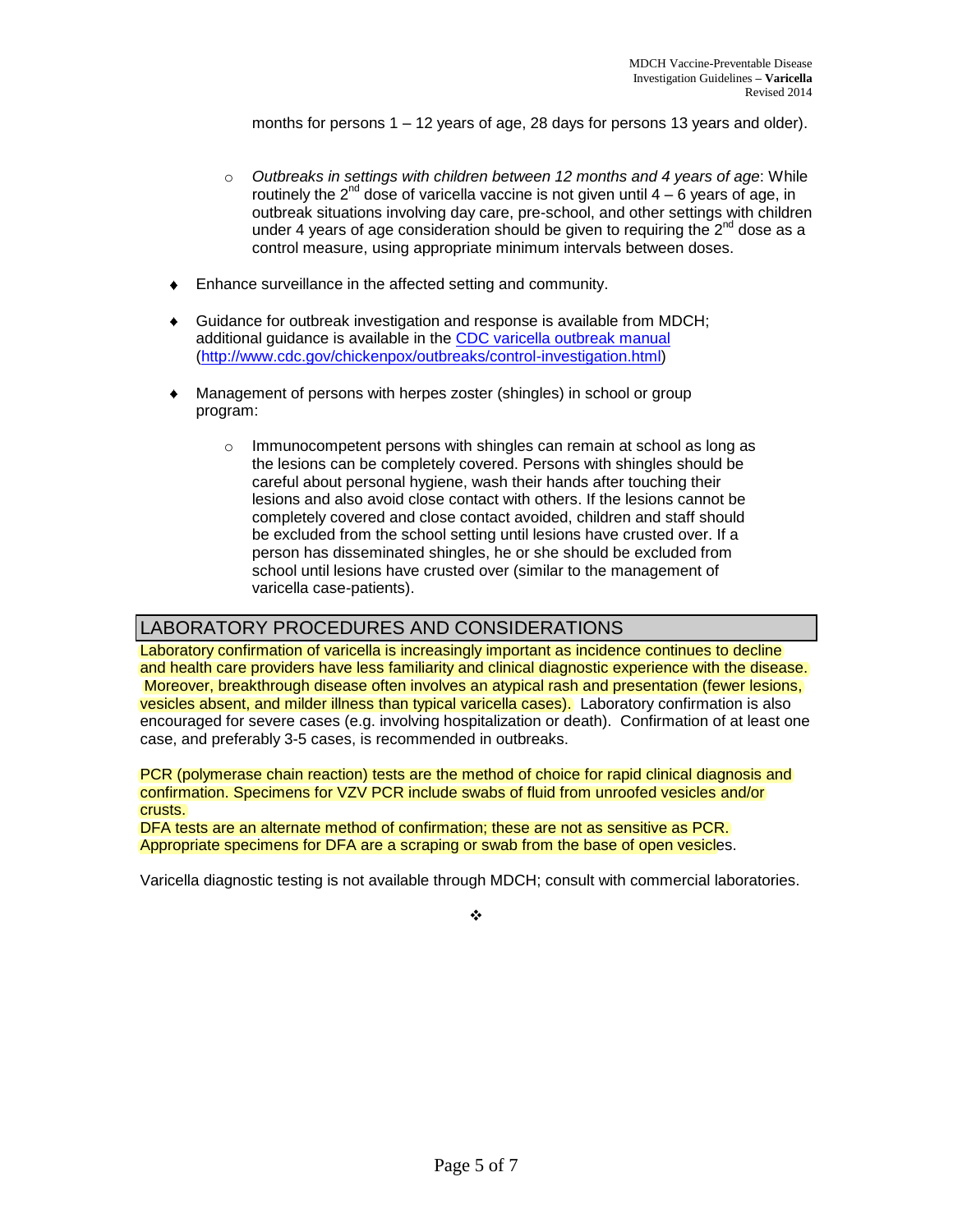## **MI Varicella Outbreak Reporting Worksheet**

*For varicella outbreaks of 5 or more cases, please complete this worksheet and send to MDCH. Outbreaks with fewer cases are also encouraged to be reported.*

Date of report to MDCH \_/\_/\_

<span id="page-5-0"></span>

| County           |                                                                   |                                                          | Person reporting                      |                                         | Phone        |      |                                                  |  | Email                                 |           |                   |                                       |                       | Fax                                     |  |  |
|------------------|-------------------------------------------------------------------|----------------------------------------------------------|---------------------------------------|-----------------------------------------|--------------|------|--------------------------------------------------|--|---------------------------------------|-----------|-------------------|---------------------------------------|-----------------------|-----------------------------------------|--|--|
|                  |                                                                   |                                                          |                                       |                                         |              |      |                                                  |  |                                       |           |                   |                                       |                       |                                         |  |  |
| Outbreak<br>Name | Outbreak<br>Dates<br>(onset<br>first case;<br>onset last<br>case) | Setting (eg.<br>elementary<br>school, day<br>care, camp) | Total<br><b>Number</b><br>of<br>cases | Number of<br>cases in<br>each age group |              |      | Number of<br>cases in<br>each lesion<br>category |  | <b>Vaccination status</b><br>Of cases |           |                   | Vaccination<br>coverage<br>in setting |                       | # lab-confirmed<br>cases in<br>outbreak |  |  |
|                  |                                                                   |                                                          |                                       |                                         |              | #Vax |                                                  |  |                                       | #Un-vax   |                   | 2                                     |                       |                                         |  |  |
|                  |                                                                   |                                                          |                                       |                                         |              |      |                                                  |  | dose                                  | 2<br>dose | $\Omega$<br>doses | Prior<br>disease<br>immune            | dose<br>$\frac{0}{0}$ | dose<br>%                               |  |  |
|                  |                                                                   |                                                          |                                       | $<$ 1                                   | $15 -$<br>19 |      | $50$                                             |  |                                       |           |                   |                                       |                       |                                         |  |  |
|                  |                                                                   |                                                          |                                       | $1 - 4$                                 | $\geq 20$    |      | 50-249                                           |  |                                       |           |                   |                                       |                       |                                         |  |  |
|                  |                                                                   |                                                          |                                       | $5-9$                                   | <b>Unk</b>   |      | 250-499                                          |  |                                       |           |                   |                                       |                       |                                         |  |  |
|                  |                                                                   |                                                          |                                       | $10 -$<br>14                            |              |      | $\geq 500$                                       |  |                                       |           |                   |                                       |                       |                                         |  |  |

Send form to MDCH, Division of Immunization Attn: VPD Surveillance Coordinator PO Box 30195 Lansing, MI 48909 Fax 517-335-9855